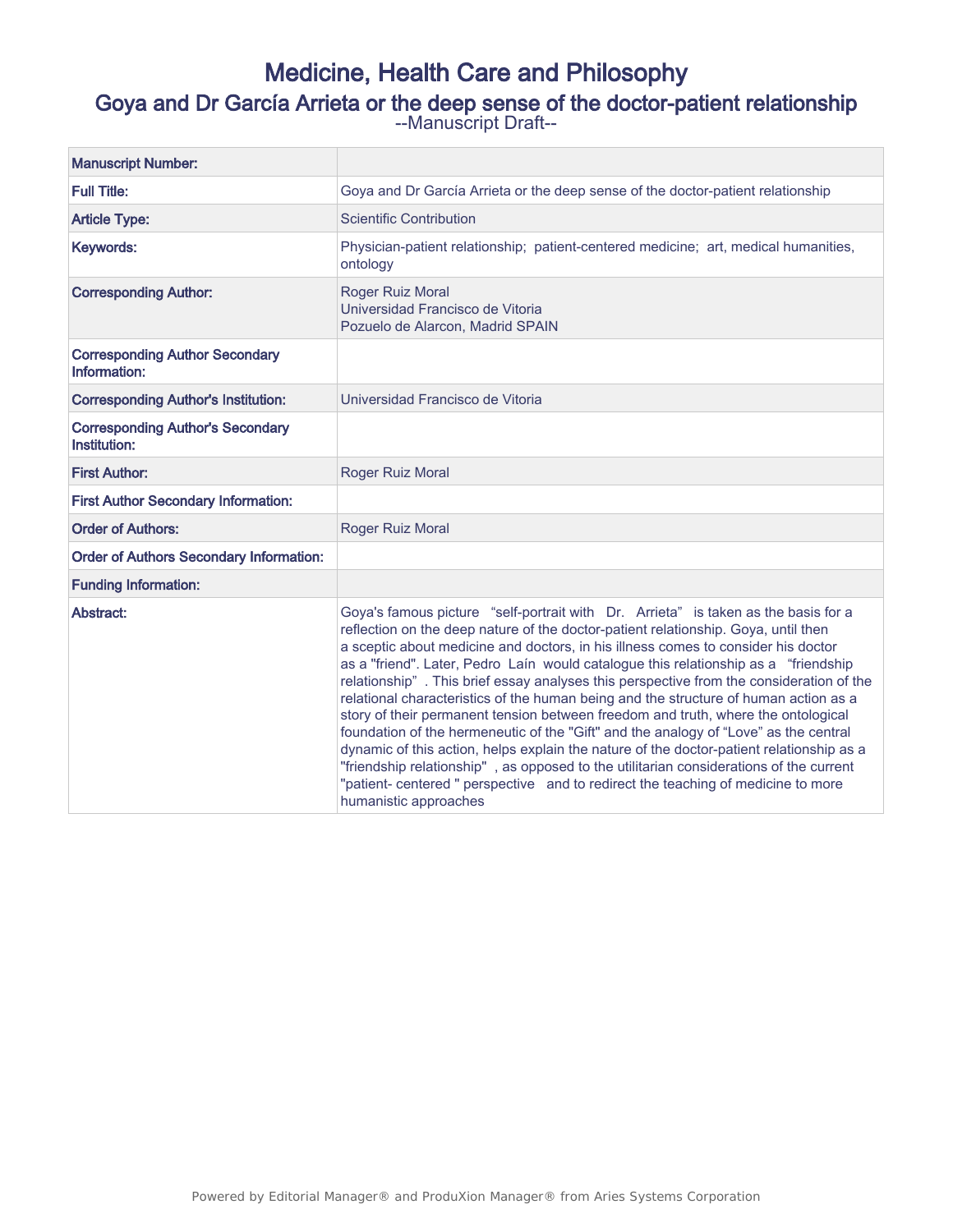# **Goya and Dr García Arrieta or the deep sense of the doctor-patient relationship**

## **Roger Ruiz-Moral, MD PhD**

Professor of medicine, Department of Medicine & Medical Education Unit. Escuela de Medicina, Universidad Francisco de Vitoria, Madrid, Spain; ORCID: https://orcid.org/0000-0002-6881-9878

# **Contact information:**

Correspondence should be addressed to Roger Ruiz-Moral, MD; Escuela de Medicina, Universidad Francisco de Vitoria Edificio E; Ctra. Pozuelo-Majadahonda Km 1,800; 28223 Pozuelo de Alarcon (Madrid), Spain. Telephone: 34 695649759; email: r.ruiz.prof@ufv.es.

# **Acknowledgments:**

The author wishes to thanks José Angel Agejas Esteban PhD, for the fruitful discussions and his help about the epistemological and anthropological implications related with this topic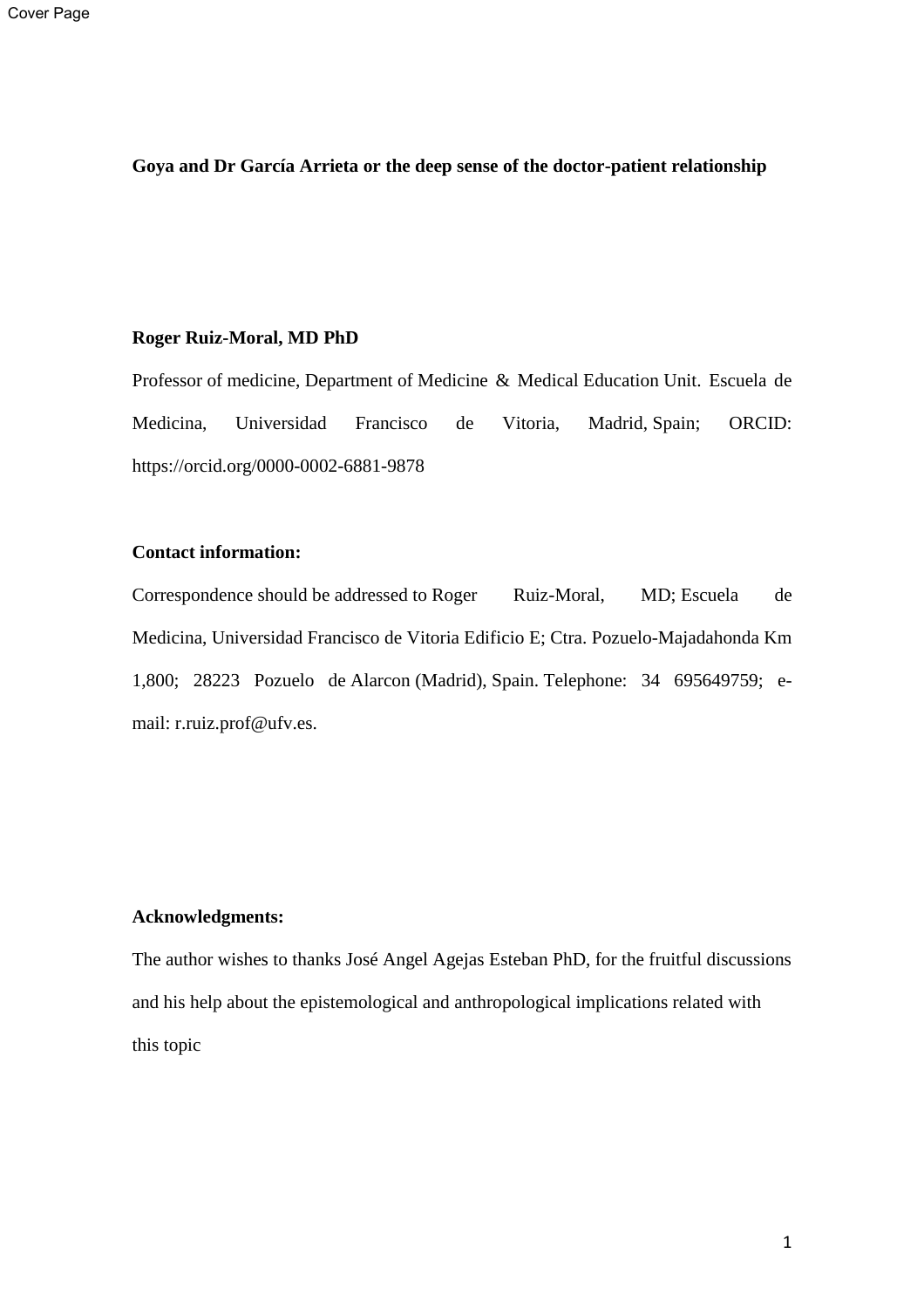**Goya and Dr García Arrieta or the deep sense of the doctor-patient relationship**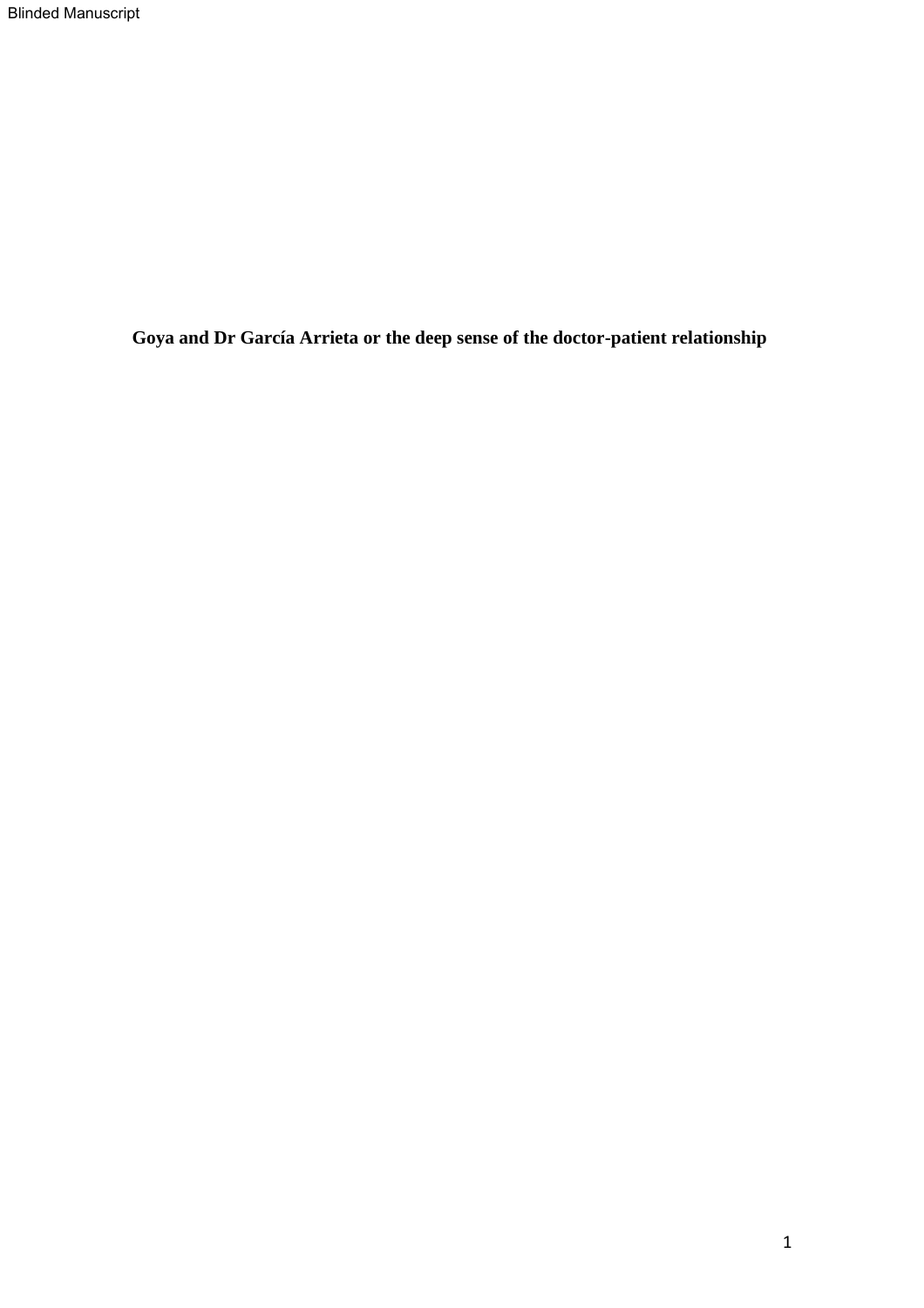#### **Summary**

Goya's famous picture *"self-portrait with Dr. Arrieta"* is taken as the basis for a reflection on the deep nature of the doctor-patient relationship. Goya, until then a sceptic about medicine and doctors, in his illness comes to consider his doctor as a "friend". Later, Pedro Laín would catalogue this relationship as a *"friendship relationship"*. This brief essay analyses this perspective from the consideration of the relational characteristics of the human being and the structure of human action as a story of their permanent tension between freedom and truth, where the ontological foundation of the hermeneutic of the "Gift" and the analogy of "Love" as the central dynamic of this action, helps explain the nature of the doctor-patient relationship as a *"friendship relationship"*, as opposed to the utilitarian considerations of the current "patient-centered" perspective and to redirect the teaching of medicine to more humanistic approaches.

# **Key words**

Physician-patient relationship; patient-centered medicine; art, medical humanities, ontology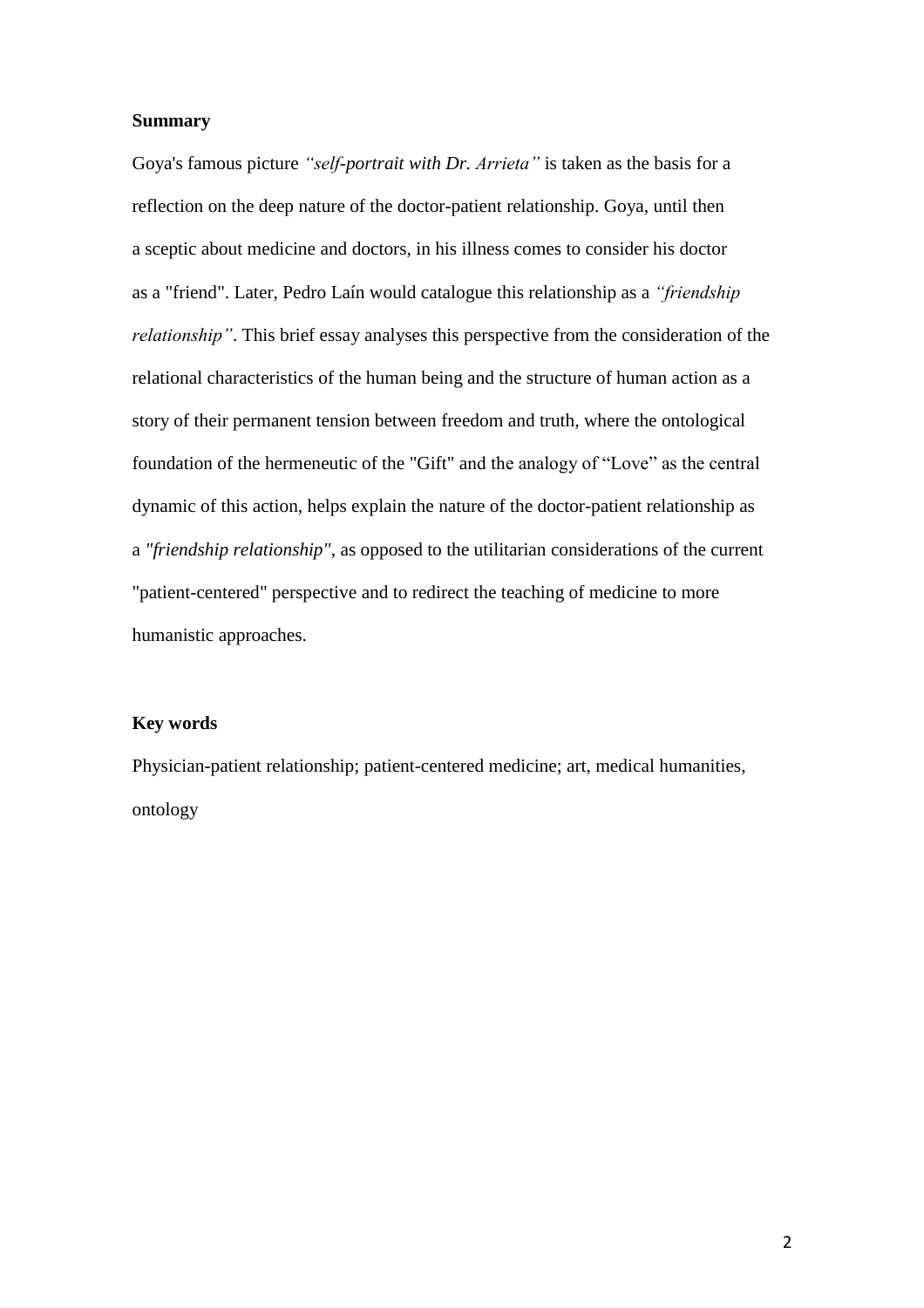## **Introduction**

At the end of 1819, Goya, was over seventy years old and suffered a serious illness which he claims he managed to overcome with the help of Dr García Arrieta, a doctor from Segovia. As a testament of his gratitude, Goya did a painting where the artist portrays himself, with his head tilting, pale skin, open mouth and half-open eyes and lost gaze, whilst leaning into Dr García Arrieta. The doctor gently keeps Goya upright, almost embracing him, whilst firmly offering him a glass containing medicine. Behind them, in the dark background, there are three ominous female faces (possibly the three Grim Readers). Many consider this painting as an expression of gratitude, even as a lay ex-voto which contrasts with the Pietá by Michelangelo, where Goya, already recovered, offers to this physician when he learns of his death on the coast of North Africa (where García Arrieta was commissioned by the Spanish government to study "the plague of Levante").

Of special interest for me in this work is how Goya, who, like many other writers and painters of his time, had always satirised doctors in his previous work (see, for example, the representation of a physician in *"de que mal morirá"* (of what evil will he die), engraving 40 from Los Caprichos), when illness, a near-fatal illness, comes, he finds a physician who is "giving" and who he soon considers to be a "friend". Therefore, at the foot of the painting Goya wrote the following inscription, *"Goya, thankful to his friend Arrieta: for the skill and care with which he saved his life during his short and dangerous illness, endured at the end of 1819, at 73 years of age."*

The patient-physician relationship has always been subject to disquisitions and proposals. In the presence of the traditional paternalistic attitude, where the physician takes decisions "for the sake of the patient", in recent years the proposals for a "patient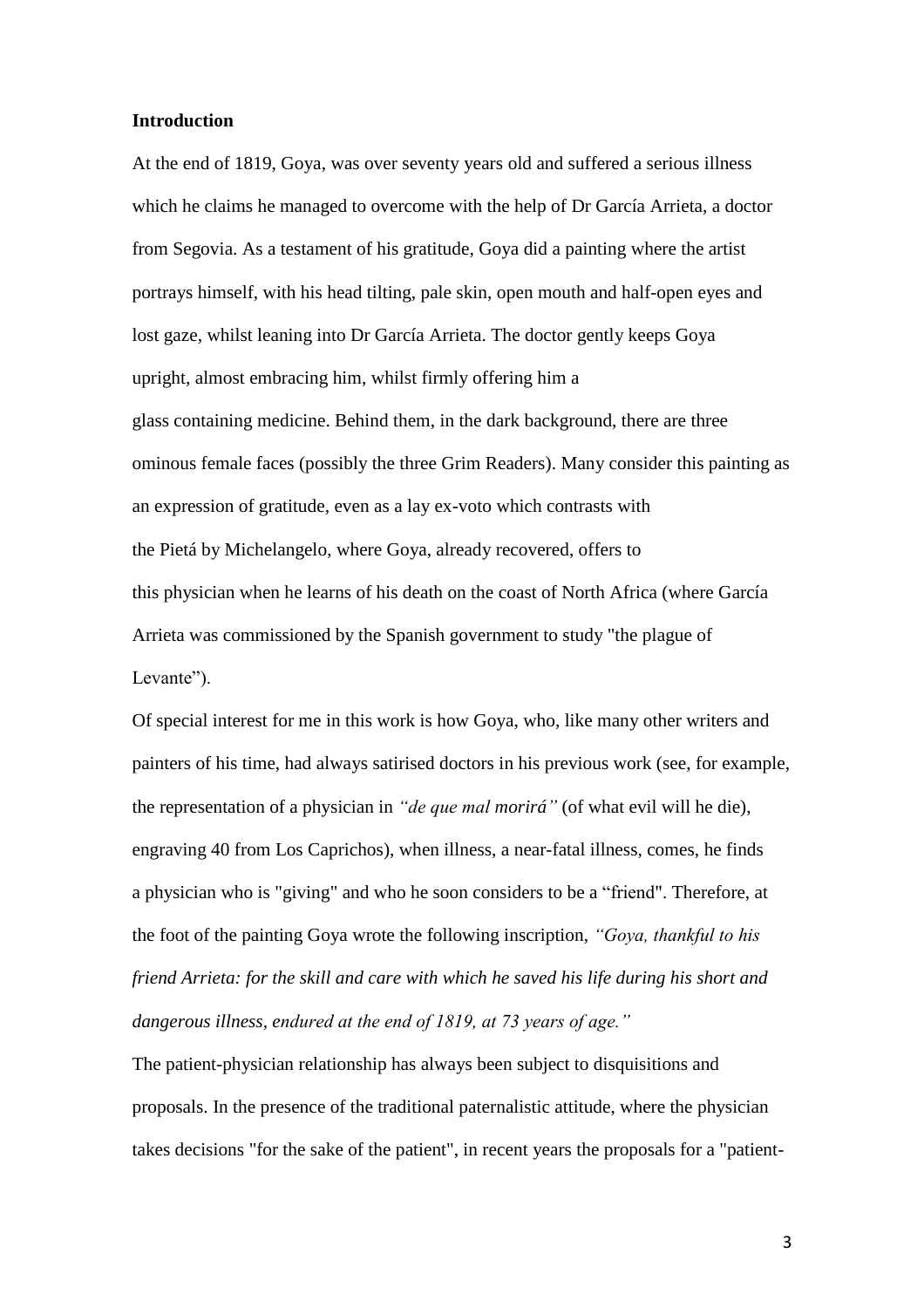centered relationship" has focussed on more participatory and collaborative styles, which emphasize the patient's autonomy and participation in the decision-making process as well as a doctor's interest in considering and acting upon their perspectives and concerns. This perspective today represents one of the fundamental axes of the clinical practice and the physician professionalism and thus has been incorporated into academic medicine. However, what a patient-centered relationship means is subject to different interpretations that in turn have different consequences in clinical practice and in the teaching of medicine. For example, those proposals are still mainly considered relational styles that the clinician can use as if they were specific tools, to better achieve the ultimate goal of restoring the patient's health. However, this perspective does not permit clarification of the nature of the term "relationship", since this is something that belongs to the lived realm of *"being in relationship"*. Hence the changing character and the failure of successive definitions. This essay aims to broaden the understanding of the nature of the doctor-patient relationship from the consideration of the relational characteristics of the human being and the structure of human action as a story of their permanent tension between freedom and truth, where the ontological foundation of the hermeneutic of the "Gift" and the analogy of "Love" is the central dynamic of this action. Goya's painting is taken as an outstanding artistic representation of this expanded dimension of the medical act

# **The ontological structure of the doctor-patient relationship and its narrative nature**

The Spanish medical philosopher, Pedro Laín Entralgo, in his seminal study on the doctor-patient relationship, defines the patient-physician relationship as a *"friendship relationship"* (1969). The author says: *"The patient's health is a "Good", a thing of*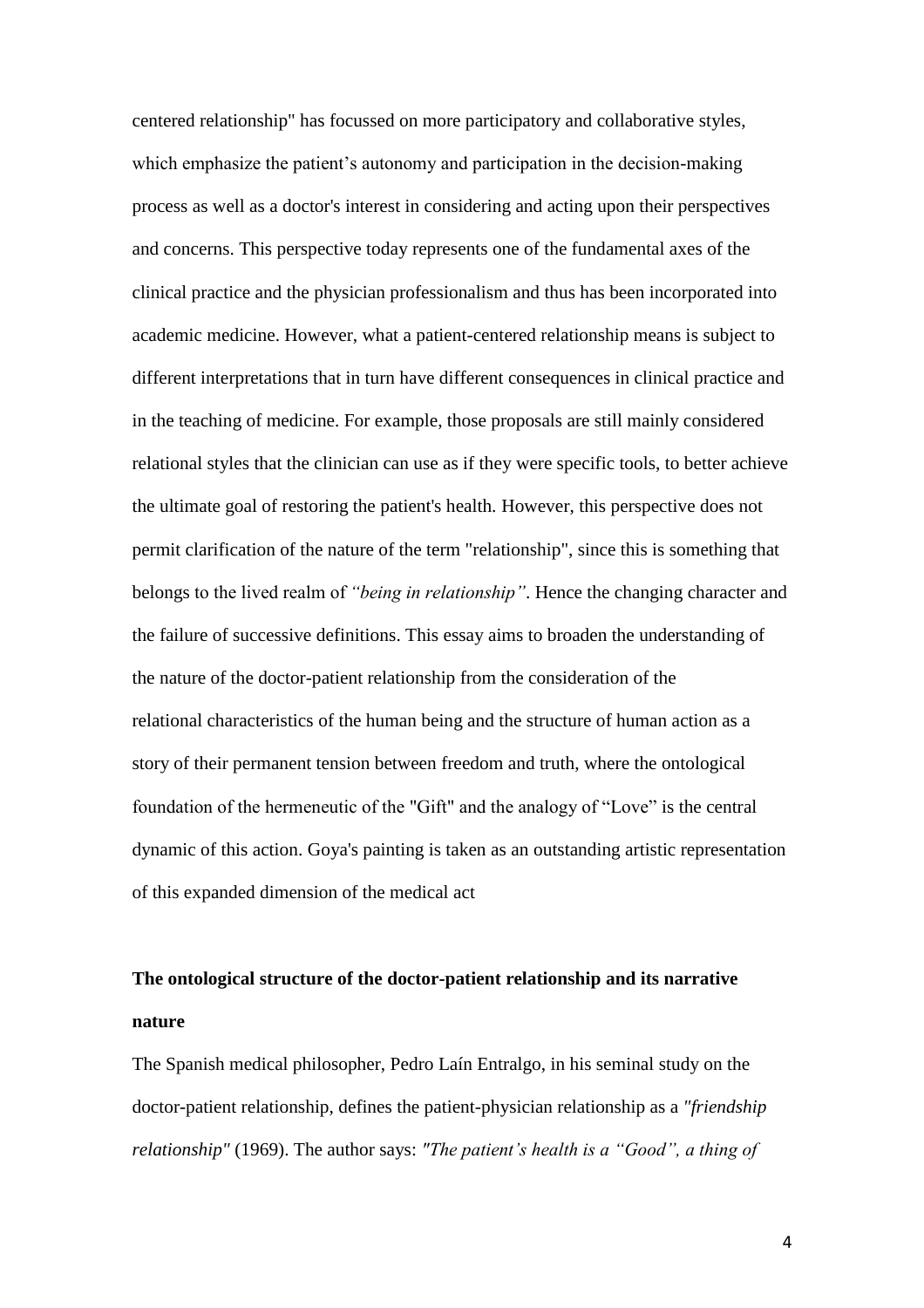*ownership, for the doctor ... But this Good is for him in four different ways,"*. One of them, *"in a strictly interpersonal order - therefore friendly in the strongest sense of this word - it is, in short, the Good of the very unique sick person"*. He later affirms that*, "science, technique and love - love to the man, love to the body and love to the soul of this man - are articulated, not always systematically, in the activity of the honest physician. Always problematic, conjunction of technique and love could be said to be what should be - the practice of medicine"* (1969). Through the term

"friendship," Lain points out that the doctor-patient relationship must be a relationship ruled by a kind of "love" between the doctor and the patient. Here, "love" is not a maudlin sentimentality but rather "a compassionate way of being" that enters into a patient's world of suffering. More recently, others authors have tried to clarify what is this way of being with the patient. Thus, in Lawrence Blum (1980, p. 509) words, *"is not a simple feeling-state but a complex emotional attitude toward another, characteristically involving imaginative dwelling on the condition of the other person, an active regard for his good, a view of him as a fellow human being, and emotional responses of a certain degree of intensity"*. Lyn Underwood (2002), includes in this attitude a free choice for the other, an understanding of the other's situation, a valuing of the other, an openness to the other, and a earnest response to the other. For James Marcum (2008), this is *"an authentic and a genuine way of "being-in- the-world" affords physicians access to the necessary and sufficient power or force to transform either the biomedical or humane clinical gaze into a compassionate or loving one"*. However, all these proposals are difficult to understand from the pragmatic and utilitarian perspective that prevails in current clinical and academic medicine. Thus, today it is difficult to demand that the doctor, in addition to everything they should be

and do, be also a "friend" of all their patients and "love" to all them. I think

5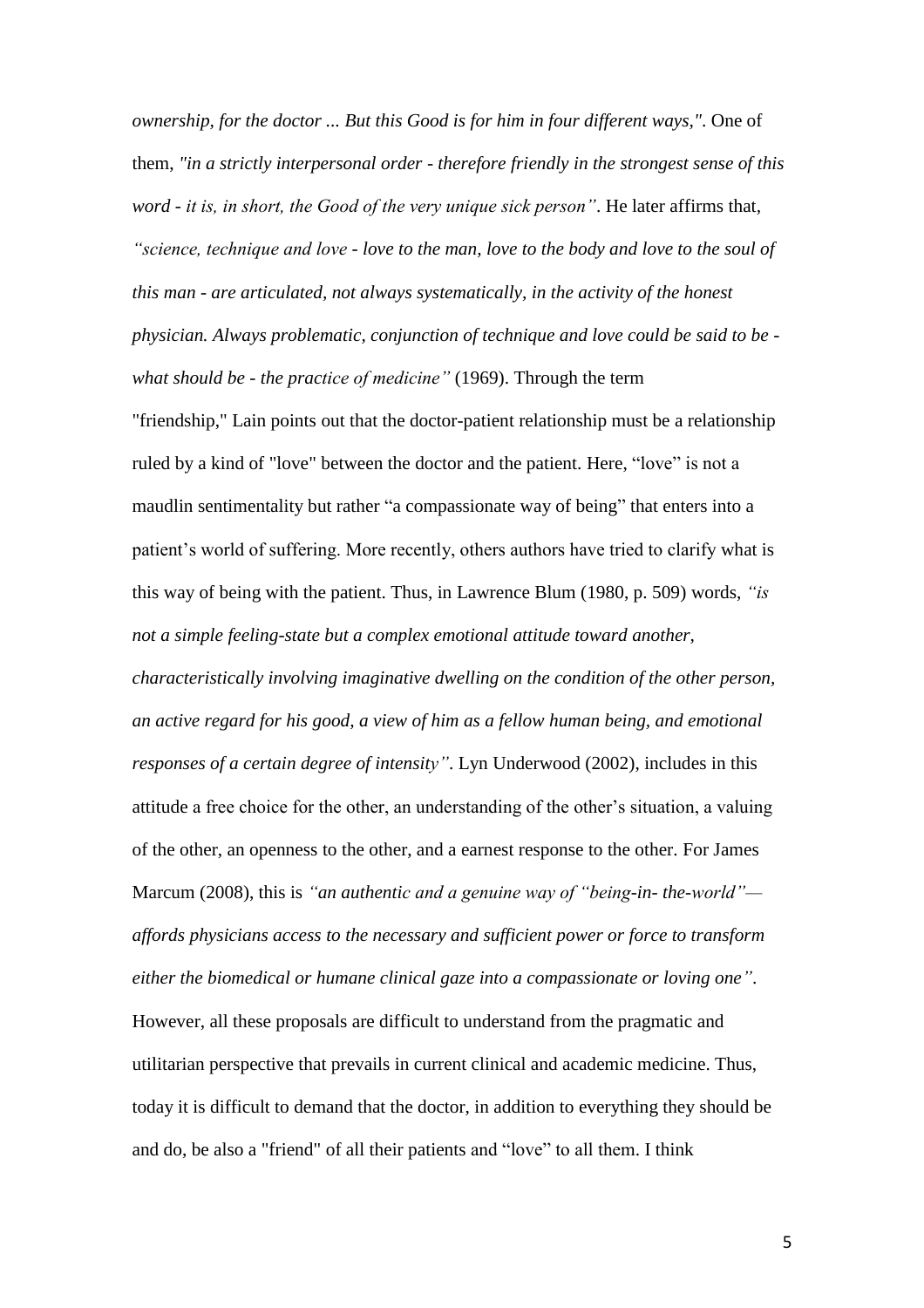that Lain and others' perspectives can be better understood in the context of the relational characteristics of the human being and within the basic structure of human action. From this structure, the clinical encounter represents a concretion of this relationship and the actions displayed here would be the external expression of the *intentionality* of both actors whose pattern would need to be revealed. The core of this arises with the question: *how does the doctor consider the person (patient) with whom they have a relationship with?* The answer

is quite simple; the clinician welcomes this person as such or simply considers their disease, disregarding everything else. Here is the ontological structure of the relationship. In this way, what the doctor does in each action is to explain themselves and their own freedom of action with that particular subject (the patient), thus giving meaning and coherence to their actions. It is seen, therefore, that the relationship has to be explained by its protagonists not in mechanistic terms but rather in "narrative" terms. This welcoming that the doctor offers to the patient is the starting point before facing the specific aspects related to medical science and art and consequently the type of relationship they decide to apply (paternalistic, mutualist, ...)! In Lévinas terms it means considering the action as a response to the *other* which is challenging us, and the reality of the subject as the one which is morally perfected in his action with the *other* (1990), through that primary attitude of "compassionate love". It is from here that we may better understand the analogy of Love, expressed formerly by Lain as *"medical friendship"*, as the central dynamic of the action. In this dynamic, the doctor puts his/her "being" into play, and when the being is in the relationship and put into play properly, not only does it not get lost or deteriorates, but develops and perfects.

6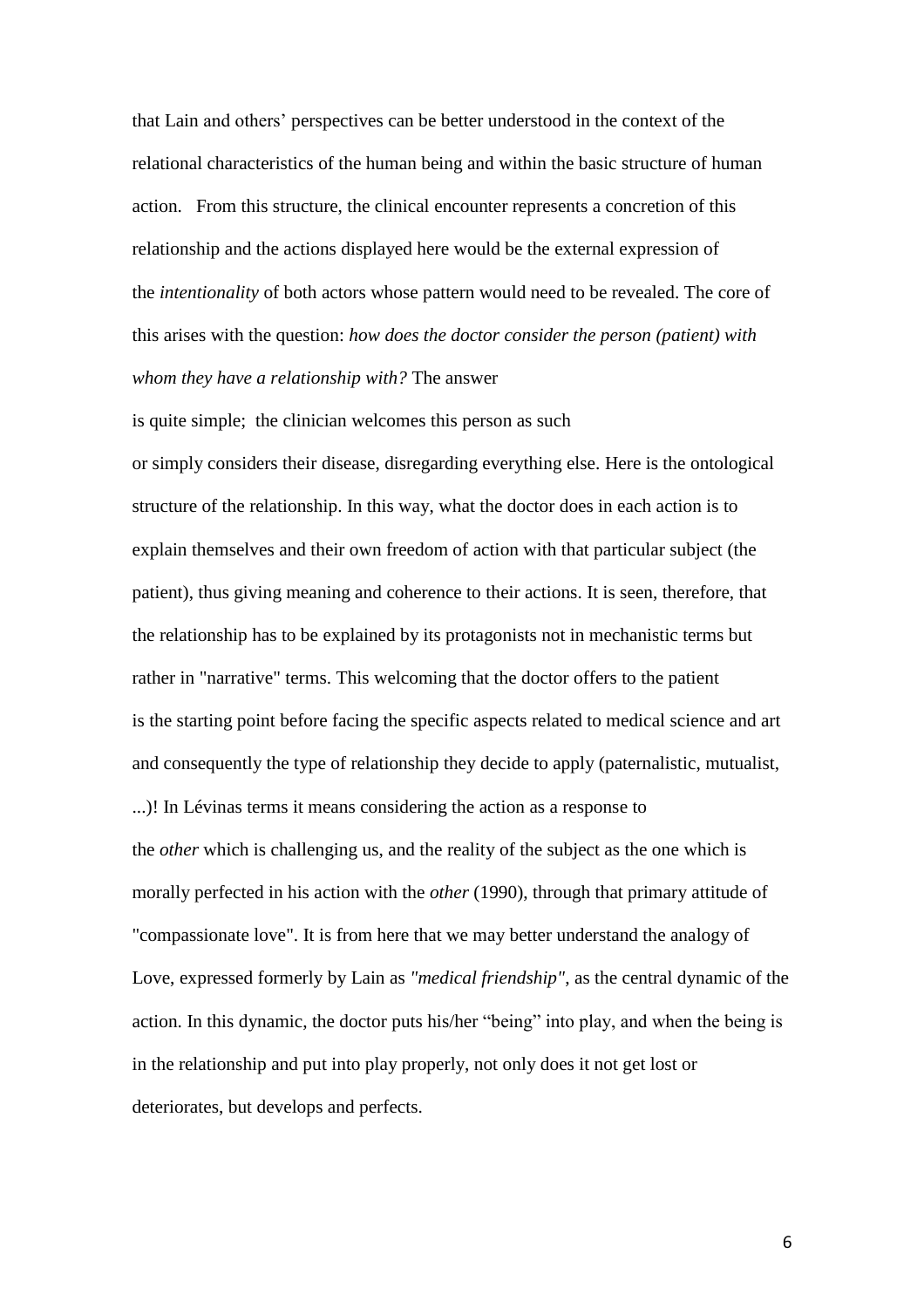#### **The need of physician to put themselves at stake as personal subject**

In this context, the so-called "philosophy of the Gift" is a graphic way to better explain what I mean here (Mauss 1925). In a general sense this philosophy tells us that if relationships (between people, between people and reality, between sciences and ways of knowing ...) are an essential part of the way of being of the person and their development and growth, it is because the person's action contributes to their personal and professional development only when they express all the dimensions of their being. In the relationship with *others* we perfect ourselves when we put ourselves at stake as personal subjects, not when we consider obtaining benefits. The primary medical action, the most authentic and truthful, would be that action for which the clinician is open to the relationship with the *other*, welcoming them from the giving of their being and act by putting into practice those attitudes, skills and knowledge that constitute them as people and professionals. I have said before that the physician's actions in the clinical encounter, are an external expression of their intentions, and should reveal the first and radical disposition to open and recognize the *other,* through the authentic expression of what they are and, in that sense, the clinician is also a *gift* (being that which comes out of oneself and is given). We take love as the basic structure that, by analogy, can be transferred to all human actions (which in this way would ultimately become acts of love) thus allowing (or not) to achieve the desired perfection. If we follow Thomas Aquinas in the Summa Contra Gentiles (cf. III, 90: *"love consists mainly in "the lover wants the Good for the beloved"*) (2005), this structure would be articulated in three moments: presence-encounter-communion, demanding as correlative attitudes, the connecting link, the responsibility and the commitment. Thus, the medical action is always unitary, because in it a person, the doctor, wants and performs a "specific act of goodness" (in this case the healing) towards another person (the patient considering all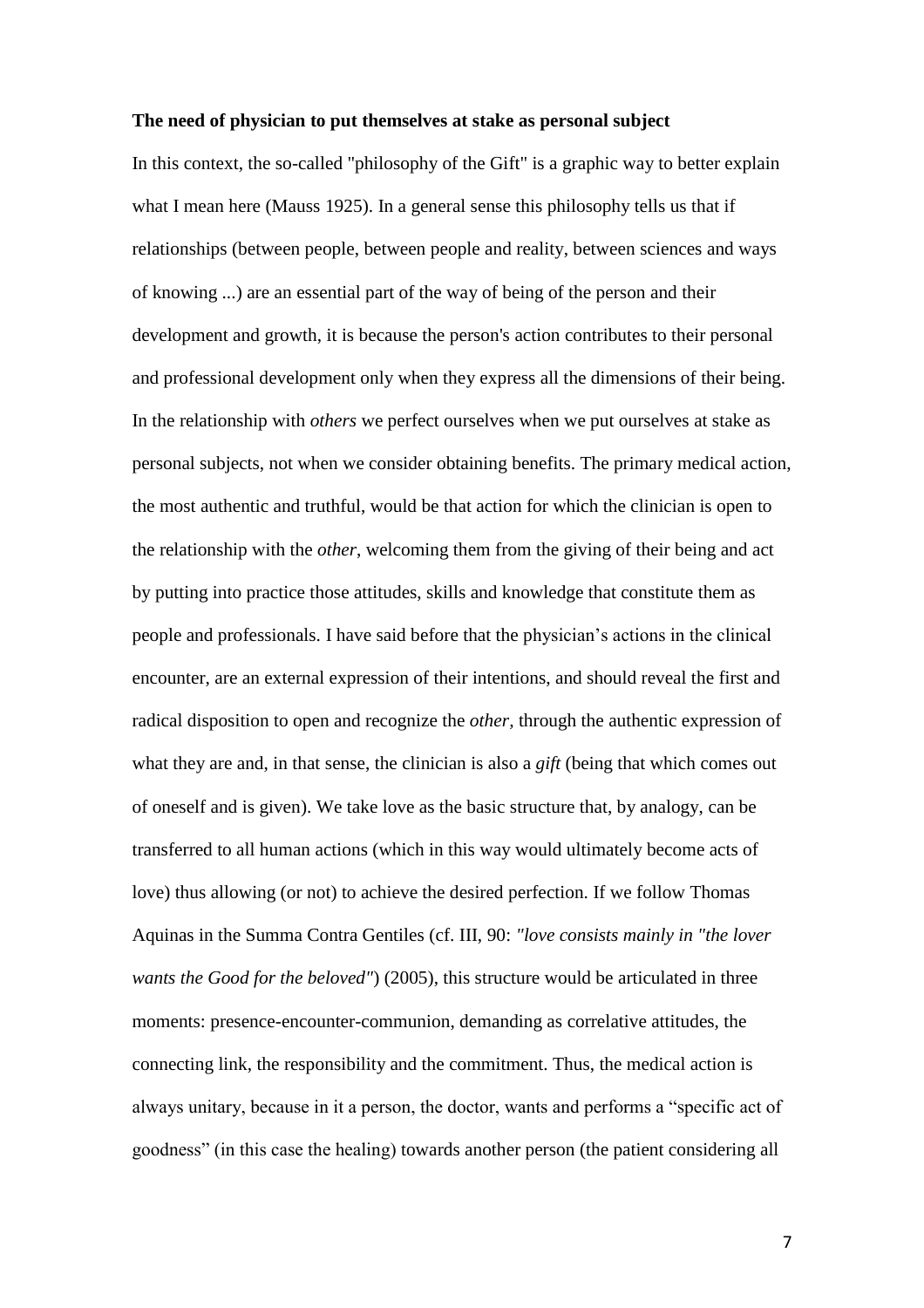his/her dimensions). It is not therefore, and here is one of the main difficulties that clinicians may experience for understanding, a matter of technique, of doing, but a way of being, a "mentality" if you want. Therefore, in the field of the physician-patient relationship this primary level in its most genuine essence can be effectively expressed in concrete attitudes that the patient usually captures and relates as the *"the doctor's way of being"*, rather than with specific facts that a clinician, more or less consciously, can perform.

**Goya self-portrait with Dr Arrieta: the "presence" in doctor-patient relationship** The genius of Goya in this painting was to capture that "being" of his doctor, solicitous and robust at the same time, and that the patient Goya has perceived in his experience of illness when being treated by Arrieta. We usually talk now here about a doctor's "presence", "giving" or "opening", as practical revelations of the gift. However, these are difficult to define, because, as I have said before, it is not a concrete act but a state. Kleinman (2017), who curiously uses this same painting to exemplify it, says that *"we know the "presence" by its absence"*, Epstein (2017), comments that patients perceive the presence as different sensations *"of coherence and unperturbed "*, Harper (1991), also speaks of a way of "being" whose characteristic marks are "attention to the herenow" (an integral, undivided attention), when the doctor with his/her patient dives into his/her vital story forgetting his/her agenda and hypotheses; the "giving" itself, when the doctor gives him/herself, when "the person is felt"; the feeling of "totality", as a global experience of common shared humanity; and "intimacy" in the field of the personal relationship. Finally, Marcum (2008) identifies it with the necessary attitude (which he calls Pathos) which, *"…through compassion, empowers a physician to respond to a patient, authentically, which means, (…) an acknowledgment of one's own presence (or*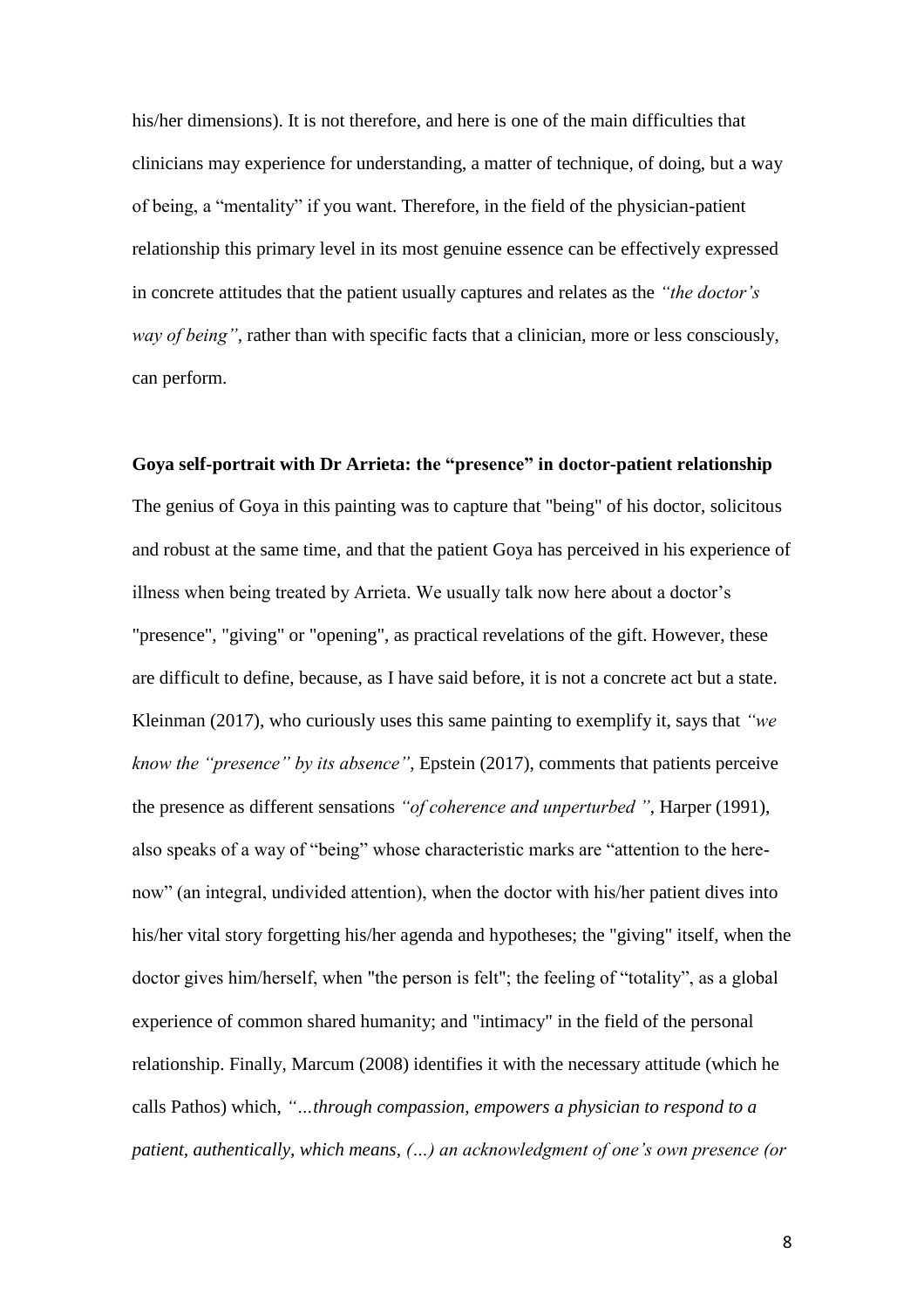*commitment). This presence is a gift of self-giving on the part of a physician to meet not only a patient's physical but also existential needs. Based on this gift, a partnership is formed so that a treatment plan is devised in light of what is best for a patient with respect to the patient's values and needs"*. Despite this difficulty in defining that "being giving" or "being present", this, however, is something that is usually well recognized and that praises the figure and memory of the Healer. With this work Goya shows us the involvement, the genuine interest and the "Love" of his doctor towards him, and correspondingly, the painting wanted to express the most meaningful testimony of Goya's "friendship" towards his doctor. This painting represents, perhaps, one of the most impressive "expressions of the Gift", in medical practice, a sample of that "friendship relationship", which Pedro Laín would talk about years later as the *"foundation of the connecting link and trust between a doctor and a patient".*

### **Declarations**

**Funding:** None

**Conflicts of interest/Competing interests:** None.

**Availability of data and material** "Not applicable"

**Code availability** "Not applicable"